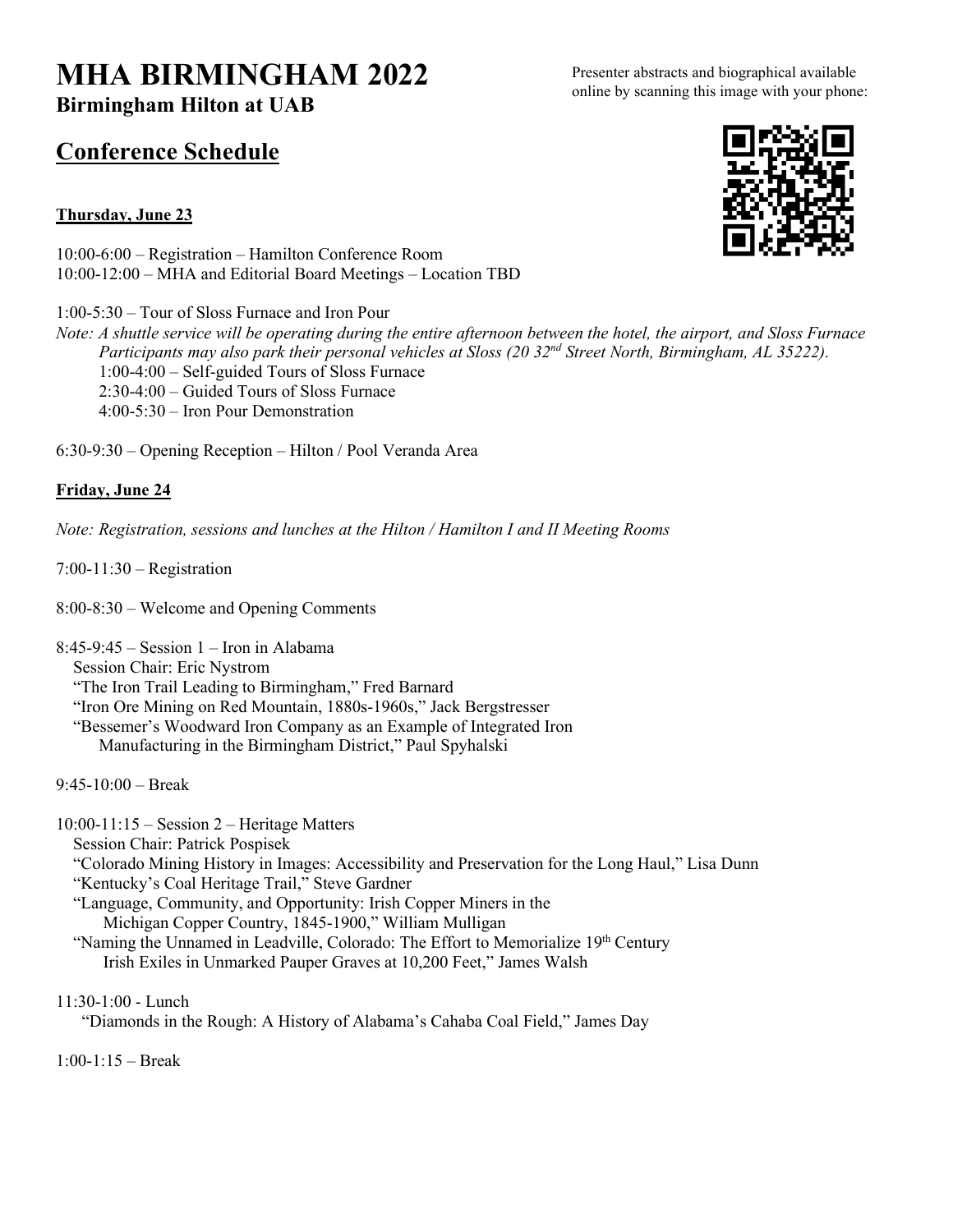### **Friday, June 24** (continued)

1:15-2:00 – Session 3 – But Wait! Still More Alabama Mining History! Session Chair: Chris Huggard "The Archaeology of Smythe Camp and Emergence of African American Ore Miners, ca. 1870 through 1910, Jack Bergstresser "Alabama Gold," Peggy Walls

 $2:00-2:15 - Break$ 

2:15-3:00 – Session 4 – The Federal Presence Session Chair: Terry Reynolds "Locating Mining Knowledge: Expertise, Government, and Extraction in 1880s America," Eric Nystrom "The Mining Industry, U.S. Congress, and Native American Land Dispossession, 1880-1920," Paul White

3:00-3:15 – Break

3:15-4:15 – Session 5 – Techniques and Technologies Session Chair: Mike Kaas "From Alabama Gold to Utah Silver: The Journeys of Two Practical Mining Engineers, 1889 to 1979," Laurence James and James Fell

"Exactly What is Mining and the Coming Age of the Hydraulic Processes," Ed Raines

6:00-7:00 – Relocate to Vulcan Park

*Note: A shuttle service will operate between the hotel and Vulcan Park before and after the event. Participants may also park their personal vehicles at the park (1701 Valley View Dr. Birmingham, AL 35209).*

6:30-9:00 – Awards Banquet – Vulcan Park

 "Vulcan: A Symbol of Birmingham's Industrial Epoch," Jameson Pressley Enjoy Vulcan Park's dramatic setting from atop Red Mountain with a panoramic overlook of downtown. Attendees may access the museum, the Vulcan statue, and the patio overlook.

### **Saturday, June 25**

*Note: Registration, sessions and lunches at the Hilton / Hamilton I and II Meeting Rooms* 

8:45-9:45 – Session 6 – The Cavalcade of Mining, Part 1

Session Chair: Erik Nordberg

"Business Law and Mining: Megantic County's Early Copper Mining Companies," William Culver

"The History of the Bertha Mines and Pulaski Zinc Smelter in Virginia," Michael Kaas

"First Iron Smelting Operation on the Pacific Coast, Lake Oswego, Oregon," Clark Niewendorp

9:45-10:00 – Break

10:00-11:15 – Session 7 – The Cavalcade of Mining, Part 2

Session Chair: Fred Barnard

 "A False Glimmer of Hope: The Rise and Fall of Arkansas' Cinnabar Mining District, 1931-1946," Terry Reynolds "Failure to Protect: Asbestos Contamination from the Vermiculite Mine in Libby, Montana, 1963-1990," Jennifer Dunn "State Government Promotion of Clay Mining in West Tennessee," Erik Nordberg

"Frozen to Death in Death Valley," Rudy Davison

11:15-11:30 – Break